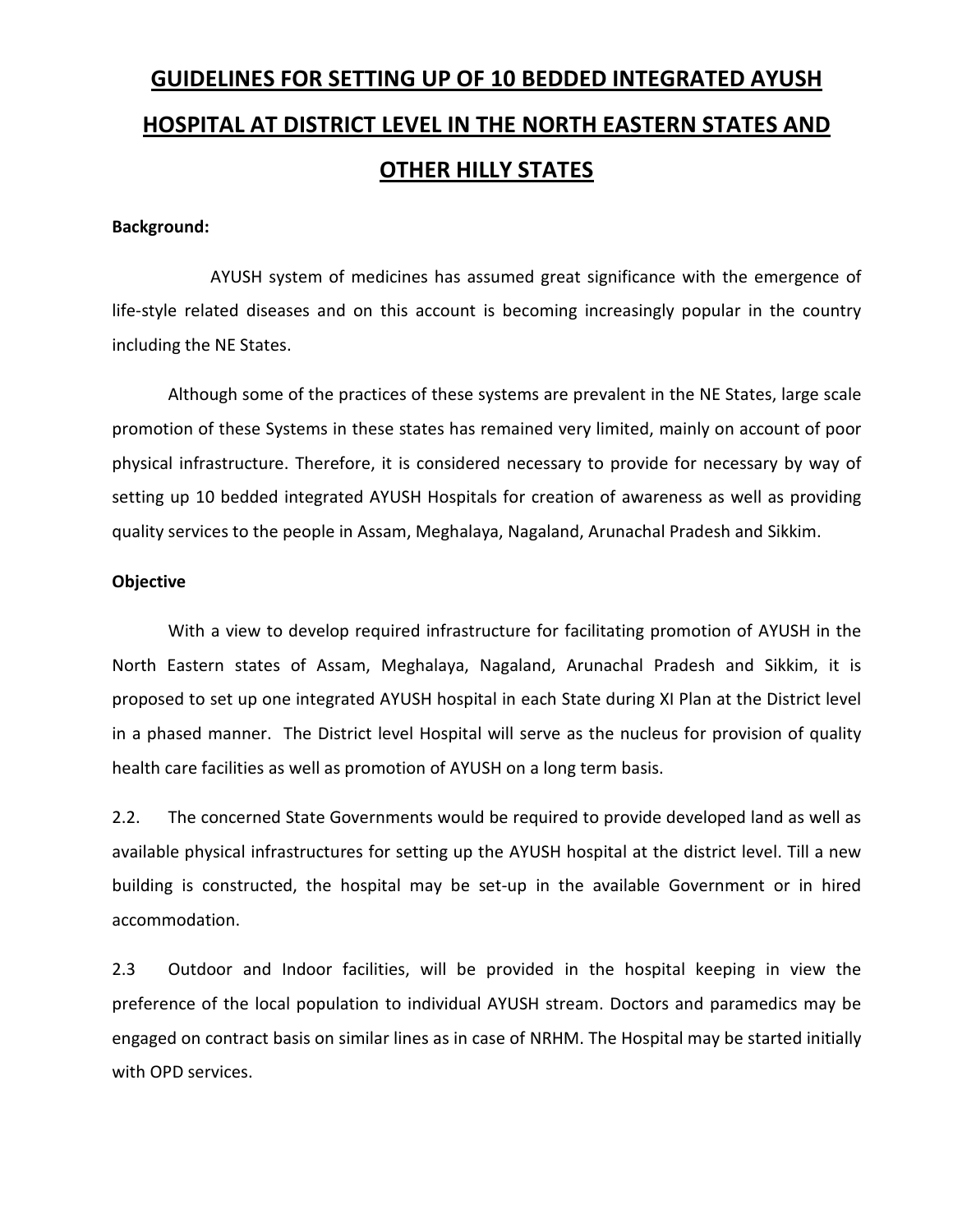## Pattern of Assistance

#### (Rs. in crores)

| SI.<br>No. | <b>One time Expenditure</b>     | 10 beds         | <b>Remarks</b>                |
|------------|---------------------------------|-----------------|-------------------------------|
|            |                                 |                 |                               |
| 1.         | <b>Construction of Hospital</b> | 2.02            | Details is given in Annexure- |
|            | building with lump sum          |                 | $\mathbf{I}$                  |
|            | provision for staff quarters:   |                 |                               |
| 2.         | Equipment and Furniture :       |                 | Details is given in Annexure- |
|            |                                 | 0.52            | $\mathbf{III}$                |
|            | <b>Total</b>                    | 2.54 (one time) |                               |
| 3.         | Drugs & materials and diet      | 0.10            |                               |
| 4.         | <b>Salaries</b>                 | 00.37           | List of Proposed manpower     |
|            |                                 |                 | is given in Annexure-I        |
|            |                                 |                 |                               |
|            | <b>Total</b>                    | 0.47 per annum  |                               |
|            | <b>Grand Total</b>              | 3.01 Crores     |                               |

- 1. Funding of different components will be done on a gap filling basis. The financial assistance for the component will be limited to the actual requirement, subject to the ceiling prescribed above.
- 2. 85% of the admissible assistance will be provided as grants-in-aid by the Central Government and balance 15% shall have to be met by the State (notional cost of land/ building).
- 3. Admissible financial assistance under the scheme will be released to the State Health Society.
- 4. Financial assistance under the scheme will be normally released in two installments.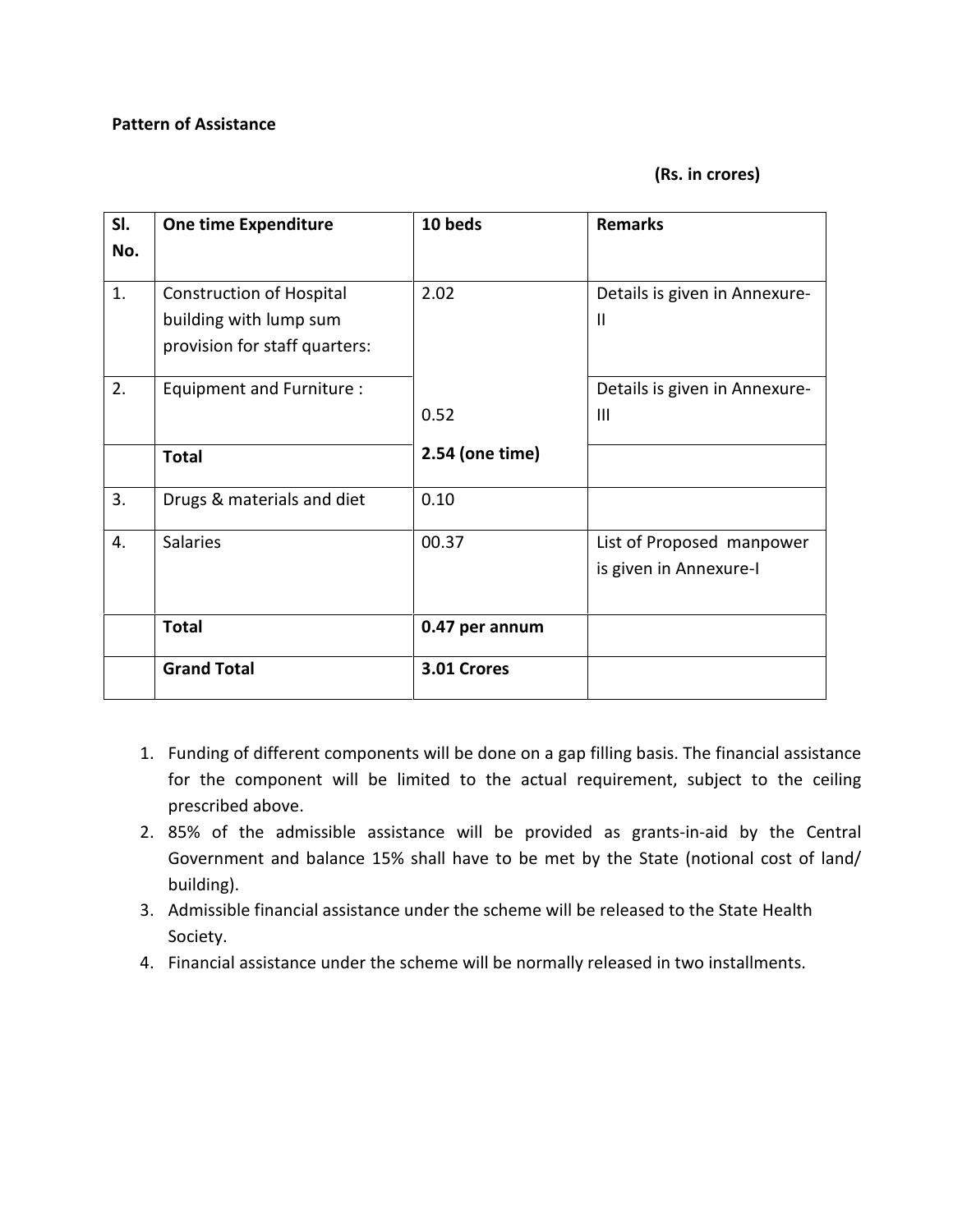#### General Terms and Conditions:

- 1. The Grantee organization shall take necessary action to utilize the amount within the same financial year. In the event of failure to utilize part or full of the amount during the year, details thereof shall be reported to the Department for placing before the screening committee for decision.
- 2. The Grantee organization shall have to submit six monthly reports indicating physical progress of the work and the attendance of the patients, in the AYUSH unit.
- 3. The grantee organization shall have to take action for provision of the required manpower.
- 4. The adequate AMC provision should be made for upkeep and maintenance service of the newly constructed building.
- 5. Proper Bio-Medical waste management system should be established in the hospital.
- 6. Water harvesting facility should be provided in the hospital building.
- 7. The building should be environmental friendly and may suit to the local culture of the NE States.

#### 4. General:-

### 4.1 Processing and sanction of proposals:-

A Screening Committee, constituted with following members, will consider the proposals under the Scheme for sanction of admissible assistance.

|      | i. Secretary (AYUSH)                       | Chairperson             |
|------|--------------------------------------------|-------------------------|
|      | ii. Joint Secretary (AYUSH)                | Member                  |
|      | iii. Joint Secretary & F.A. or his nominee | Member                  |
|      | iv. Adviser (Ayurveda)                     | Member                  |
|      | v. Adviser (Unani)                         | Member                  |
|      | vi. Adviser (Homoeopathy)                  | Member                  |
| vii. | Director (CCRYN)                           | Member                  |
|      | viii. Concerned Director/Dy. Secretary     | <b>Member Secretary</b> |
|      |                                            |                         |

Other persons may be co-opted as deemed necessary with the approval of the Chairperson.

#### 4.2 Evaluation of the Scheme:-

This scheme will be evaluated during the end of  $11<sup>th</sup>$  Plan for further scaling up of the units in N.E. States.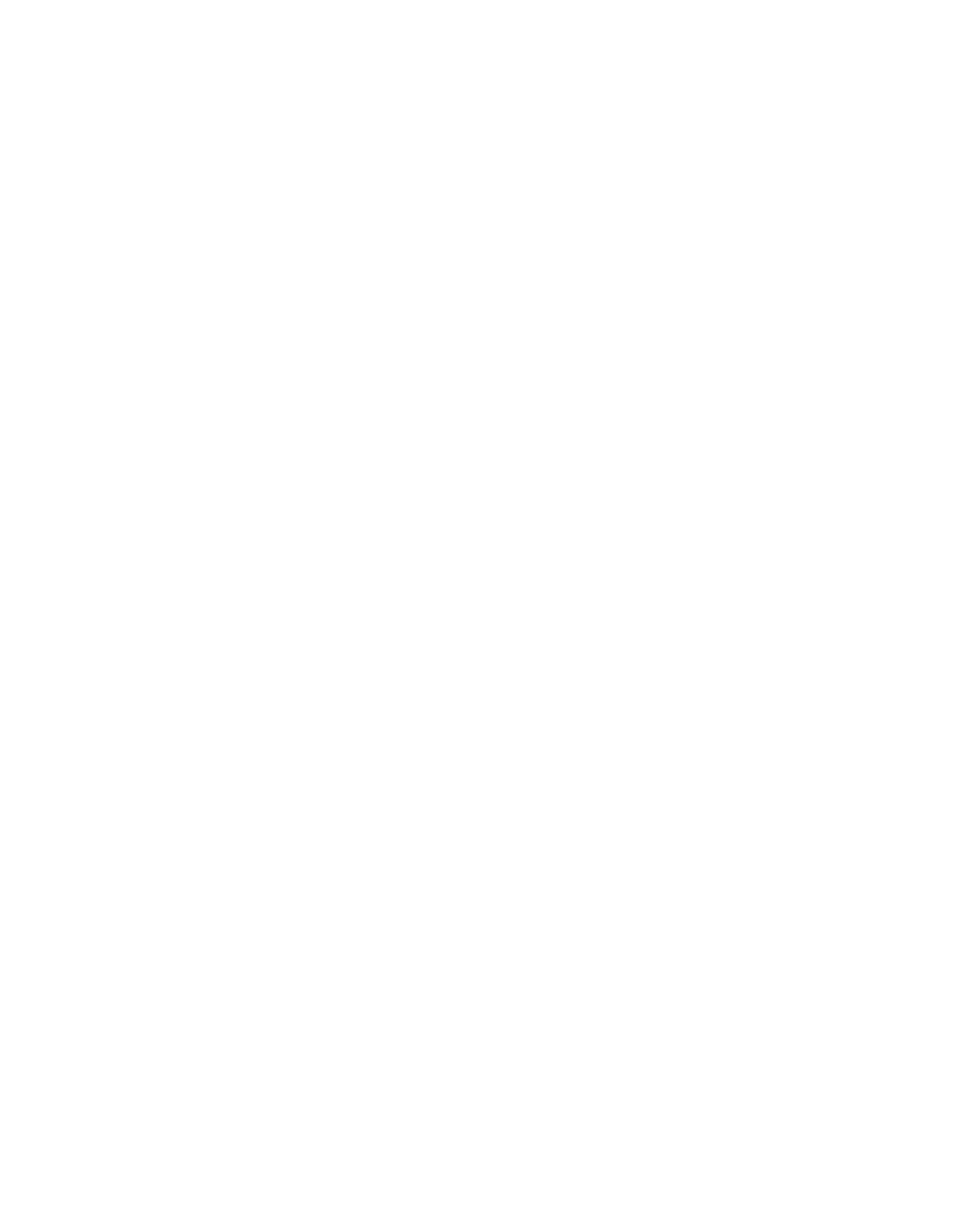#### MANPOWER REQUIREMENT :

#### FOR 10 BEDDED AYUSH HOSPITAL:-

| S. No. | <b>Name of the Post</b>        | <b>Required for 10 beds</b> |
|--------|--------------------------------|-----------------------------|
| 1.     | SMO(One Panchkarma Specialist) | $\overline{2}$              |
| 2.     | <b>Medical Officer</b>         | $2(1+1)$                    |
| 3.     | <b>Nursing Staff</b>           | 3                           |
| 4.     | Panchkarma Technician          | $2(1+1)$ M/F                |
| 5.     | Yoga instructor                | $1*$                        |
| 6.     | Pharmacist/Dispenser           | $2(1 + 1)$                  |
| 7.     | Laboratory Technician          | $1 *$                       |
| 8.     | Assistant                      | $\mathbf{1}$                |
| 9.     | <b>Registration Clerk</b>      | $1*$                        |
| 10.    | Data Entry Operator            | $\mathbf{1}$                |
| 11.    | Ward boys/Aayah                | $2*$                        |
| 12     | Sweeper/Jamadars               | $2*$                        |
| 13     | Cook                           | $1*$                        |
| 14     | Chowkidar                      | $2*$                        |
| 12.    | Peon                           | $1*$                        |
| 13.    | Dresser                        | $1*$                        |
| 14.    | Midwife                        | $1*$                        |

Posts No. 2 to 5 may be contractual staff on consolidated salary.

Posts No. 6 to 16 (Total 15 staff) may be outsourced.

\*Common for both the systems.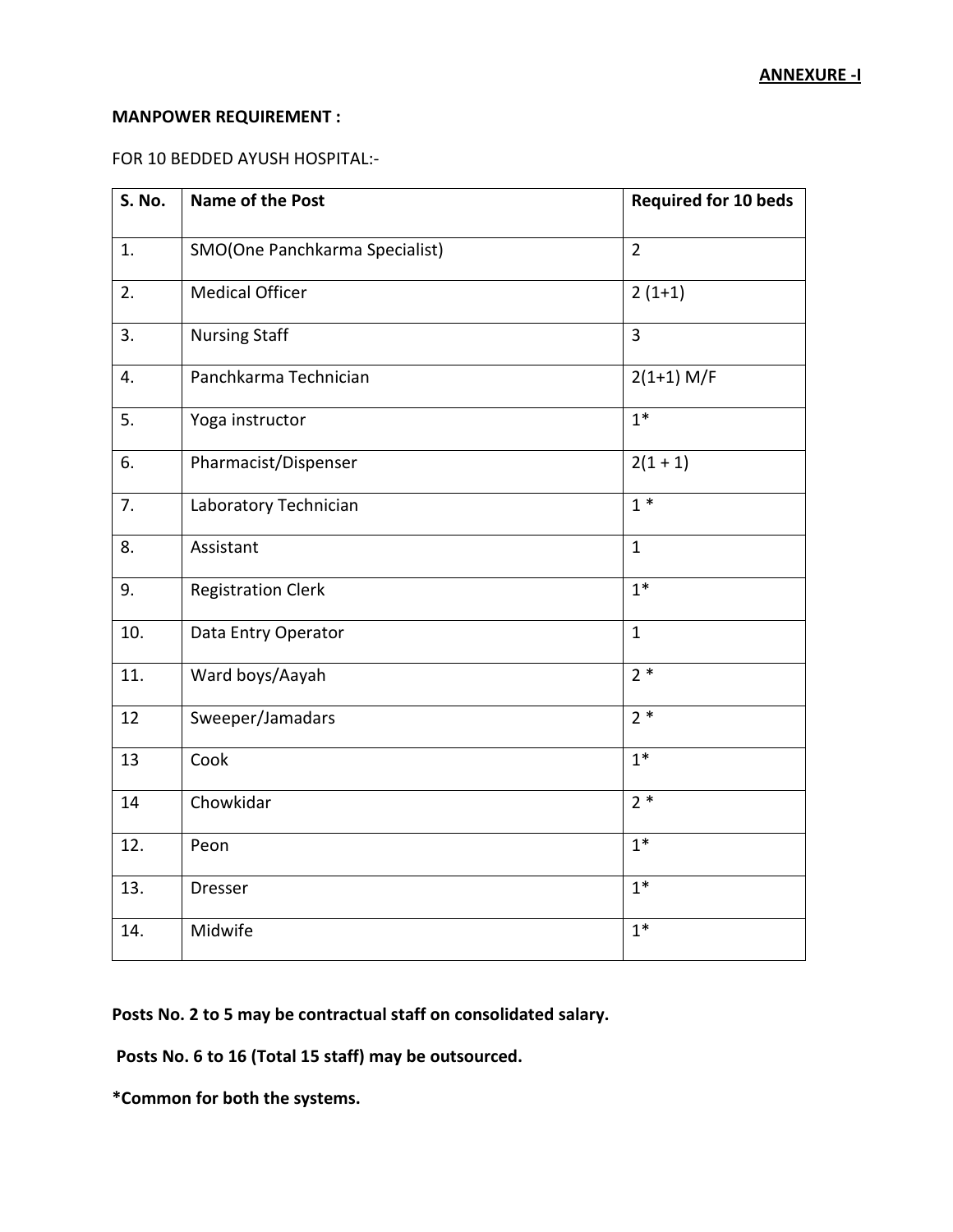| S. No. | <b>PARTICULARS</b>                                                         | <b>CARPET AREA in Sq. Ft.</b> |
|--------|----------------------------------------------------------------------------|-------------------------------|
| 1.     | SMO office room with attached toilet for both<br>Ayurveda and Homoeopathy. | 300(150x2)                    |
| 2.     | Consulting Room - 2<br>200 (100 X 2)                                       |                               |
| 3.     | Clinical laboratory for investigation                                      | 200                           |
| 4.     | Minor OT                                                                   | 200                           |
| 5.     | 200<br>Labor room                                                          |                               |
| 6.     | Panchakarma Theatre<br>400 (200x2) M/F                                     |                               |
| 7.     | Central store for linen etc.                                               | 200                           |
| 8.     | Separate Medicine store for Ayurveda and<br>Homoeopathy                    | 600                           |
| 9.     | Separate Dispensing room for Ayurveda and<br>Homoeopathy.                  | 400(200 X 2)                  |
| 10.    | Canteen (Kitchen, store,)                                                  | 400                           |
| 11.    | wards of 5 beds each.<br>$\overline{2}$                                    | 500(250x2)                    |
| 12     | Nurses duty room                                                           | 100                           |
| 13     | Separate adequate area for Yoga and Naturopathy<br>practice                | 200                           |
| 14.    | Registration room                                                          | 100                           |
| 15.    | 100<br><b>Dressing Room</b>                                                |                               |

## Building Specification for 10 Bedded AYUSH Hospital:-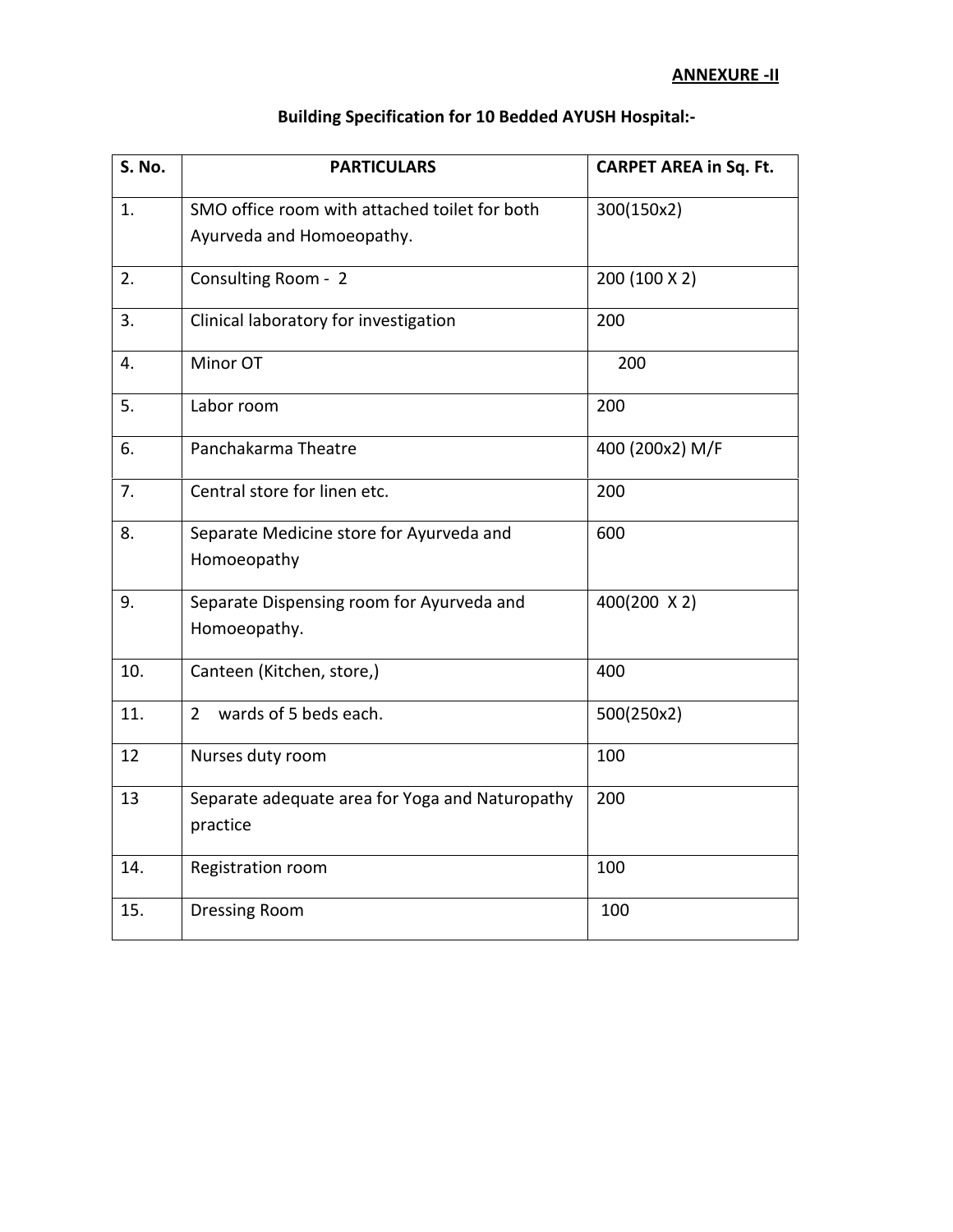#### List of Equipments:-

#### A. Panchakarma

- 1. Droni: Minimum 7ft.X2.5 ft. (wood or Fibre)
- 2. Appropriate stand to fix droni: 2.5 ft. height
- **3.** Swedana chamber and nadi swedan yantra
- 4. Footstool $-1$
- $5.$  Stool  $-1$
- 6. Arm Chair 1
- 7. Heating facilities
- 8. Heating Pan
- 9. Shirodhara stand and shirodhara table
- 10. Basti yantra
- 11. Uttara Basti Yantra for males and females
- 12. Bedpan (male and female)
- 13. Vamana set
- 14. Kidney trays
- 15. Nasyakarma set
- 16. Stethoscope  $-1$
- 17. Sphygmomanometer  $-1$
- 18. Thermometer  $-1$
- 19. Hot water bath
- **20.** Pressure cooker (5 litres)  $-1$
- 21. Small pillows covered with rexin sheet-2
- **22.** Small almirah  $-1$
- 23. Plastic aprons, gloves and masks
- **24.** Knife and scissor  $-1$  each
- **25.** Clock  $-1$  and stop watch  $-1$
- 26. Hot water facility
- 27. Exhaust fans minimum 1
- 28. Sufficient light and ventilation
- 29. Autoclave equipment for sterilization

#### B. Ksharasutra:-

- 1. Ksharasutra Cabinet
- 2. Autoclave
- 3. OT instruments
- 4. OT table
- 5. Linen, cotton, Apron
- 6. OT light
- 7. Consumables

#### C. Uttarbasti:-

- 1. Sterilizer or autoclave
- 2. Hot water bag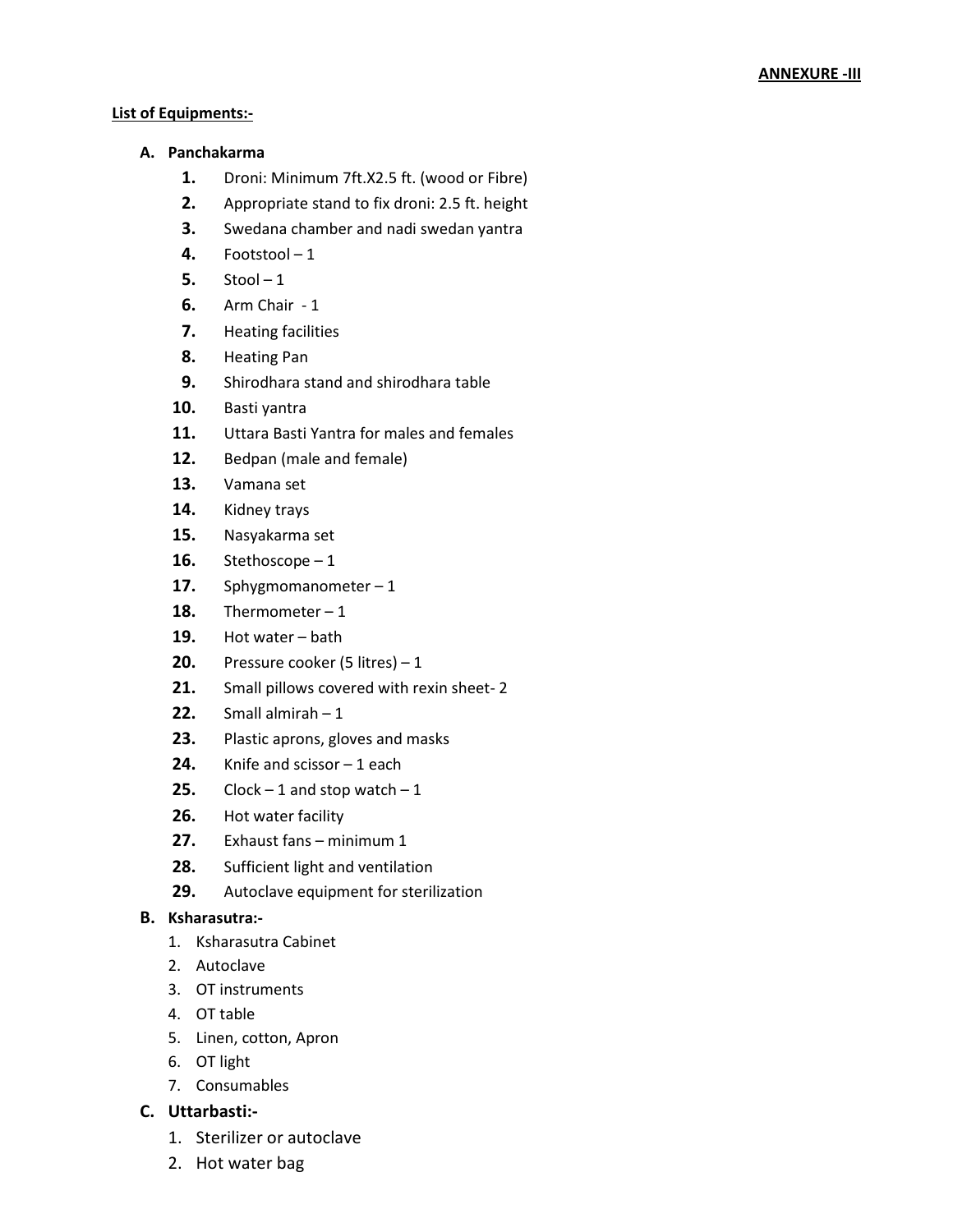- 3. Kidney tray
- 4. Sims speculum
- 5. Anterior vaginal wall retractor
- 6. Vulsellum
- 7. Uterine sound
- 8. Swab holder
- 9. Artery forceps
- 10. Toothed forceps
- 11. Metallic or disposable insemination canula
- 12. Good light source
- 13. Table having bars for giving lithotomy position
- 14. Disposable syringes
- 15. Sterilized gloves
- 16. Sterilized Gauze
- 17. Foley's catheter (Various sizes as per requirement)
- 18. Sterilized cotton
- 19. Sterilized tampons
- 20. Sterilized medicine (Medicated Ghee or oil or decoction used for treatment of Uttarbasti)

## D. Raktamokshana (Leech Therapy):-

|    | 1. Storage Aquarium for fresh leeches                        | 20-25 litres capacity (May be with<br>partitions)                                                                        |
|----|--------------------------------------------------------------|--------------------------------------------------------------------------------------------------------------------------|
|    | 2. Glass container (1 litre capacity) for                    | 5-10 (for each patient requires<br>separate container and the number<br>may vary according to the number<br>of patients) |
| 3. | Leeches                                                      | (As per the requirement usually<br>3-5 leeches per patient/treatment<br>period                                           |
|    | 4. Surgical table                                            | 02                                                                                                                       |
| 5. | Surgical trolley                                             | 04                                                                                                                       |
| 6. | Surgical tray                                                | 05                                                                                                                       |
| 7. | Instrument                                                   | Different types of Forceps, Scissors,<br>Needles, Suturing material etc. (As<br>per the requirement)                     |
|    | 8. Dressing tray with gloves, Bandage<br>Cloth Bandages etc. | (As per the requirement)                                                                                                 |
| 9. | <b>Materials</b>                                             | Turmeric, Saindhavalavan, Jatyadi<br>Ghrita, honey (As per the<br>requirement)                                           |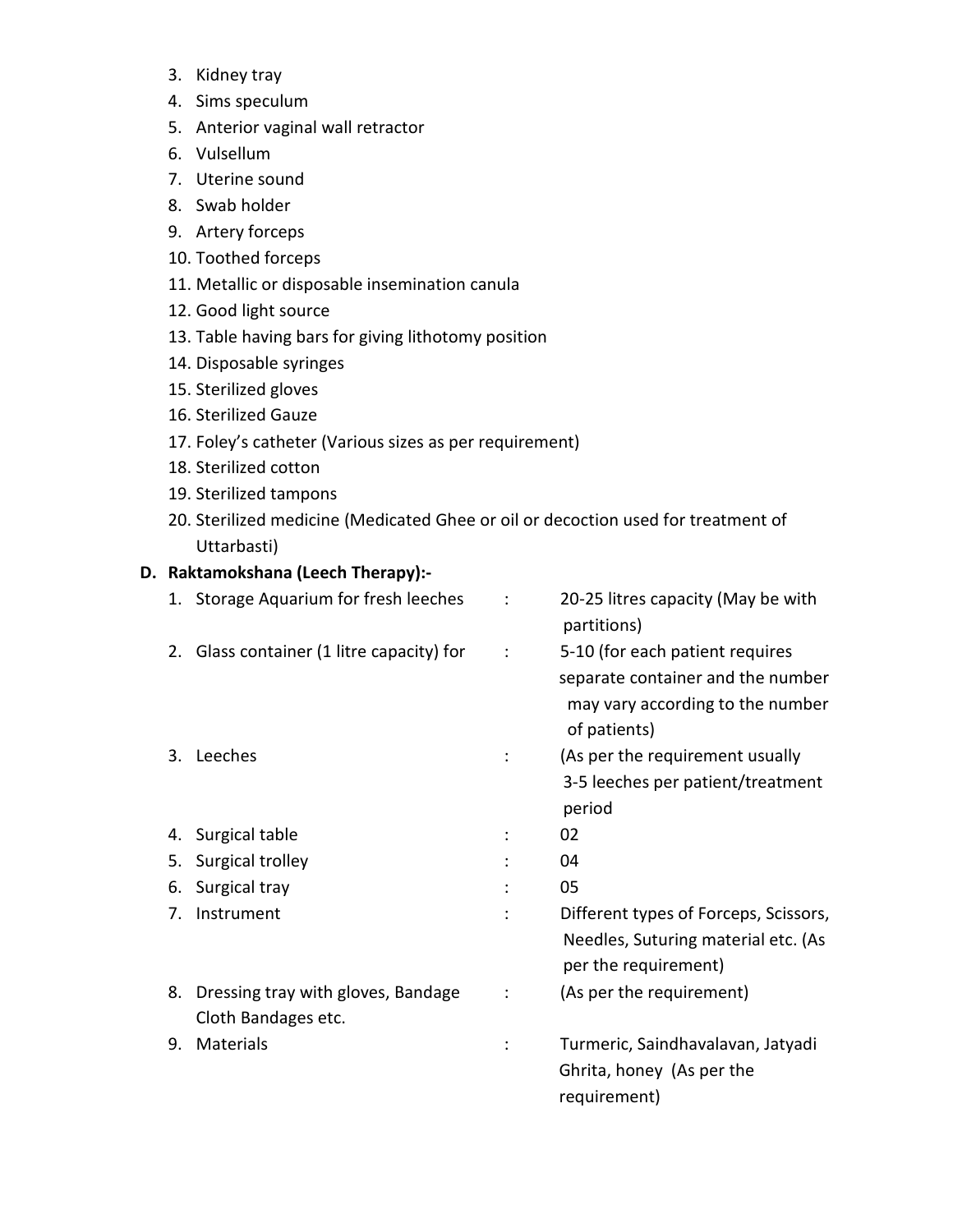## **APPLICATION FORM**

## **SETTING UP OF INTEGRATED AYUSH HOSPITAL AT DISTRICT LEVEL IN THE NORTH EASTERN STATES:**

## **Part-I**

- **1.** Name of State / UT
- **2.** Name, designation & address of the contact person including Tele. No., Fax No. and Email address:
- **3.** Unique identification number (UID) of the Health Society, to which fund sanctioned under scheme will be debited:
- **4.** Gist of proposal:
	- i. Name, location and address of the proposed hospital
	- ii. Total land available for the proposed hospital
	- iii. Total available constructed area
	- iv. Total manpower available at present
	- v. The systems of medicine proposed
	- vi. The average OPD attendance (if already functional)
	- vii. Support Required:
		- a. Construction of building
		- b. Equipments and furniture (As per Annexure-III)
		- c. Medicines, materials, diet and contingency
		- d. Manpower (As per Annexure-I)
	- 5. Grand total of proposal:
	- 6. Whether grant-in-aid of similar nature has been received from any other source, if so, the details thereof:
	- 7. Quantum of monetary contribution, from the State towards the proposed project:
	- 8. Name of the authority responsible for submitting the utilization funds related documents and progress report:
	- 9. Any other relevant information:

## **Signature with seal of the Secretary/Commissioner Health**

## **Part- II**

## **Recommendation of the State government**

| 1. The proposal for sanction of financial assistance has been scrutinized by the Office of the |
|------------------------------------------------------------------------------------------------|
| setting up of integrated AYUSH hospital at district level in the north eastern states:         |

3. The grant is applied for purpose which is in accordance with the norms prescribed by the Department of AYUSH, Ministry of Health & Family Welfare, New Delhi.